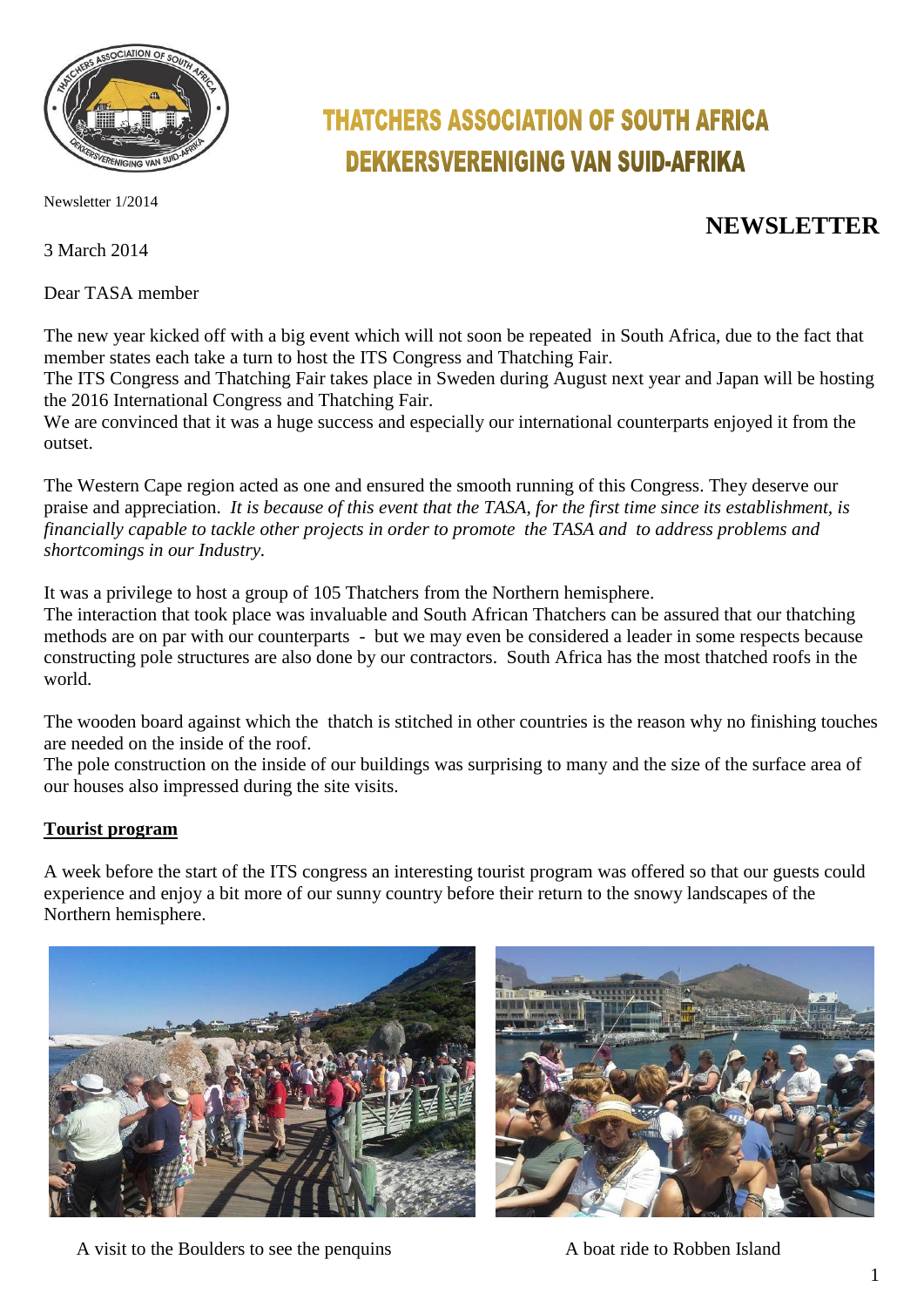#### **Fun Fair**

During the Fun Fair, demonstrations of the different thatching methods were presented.

Competitions were also held to determine which team could hit nails into blocks the fastest; throw a bunch of thatch reed the farthest as well as the most accurately through a ring.

This has, among others, contributed to the relaxed atmosphere and spirit of co-operation which prevailed to the end. The winning teams were each rewarded with a bottle of genuine South African wine.



It was a nice warm day outside Stellenbosch and our guests were treated to a delicious barbecue meal.



The delegation from the UK demonstrates An example of the ridge detail in the UK their method of thatching





thatch a bend fire blanket



Demonstration of how to Example of a bended roof Demonstration of the installation of a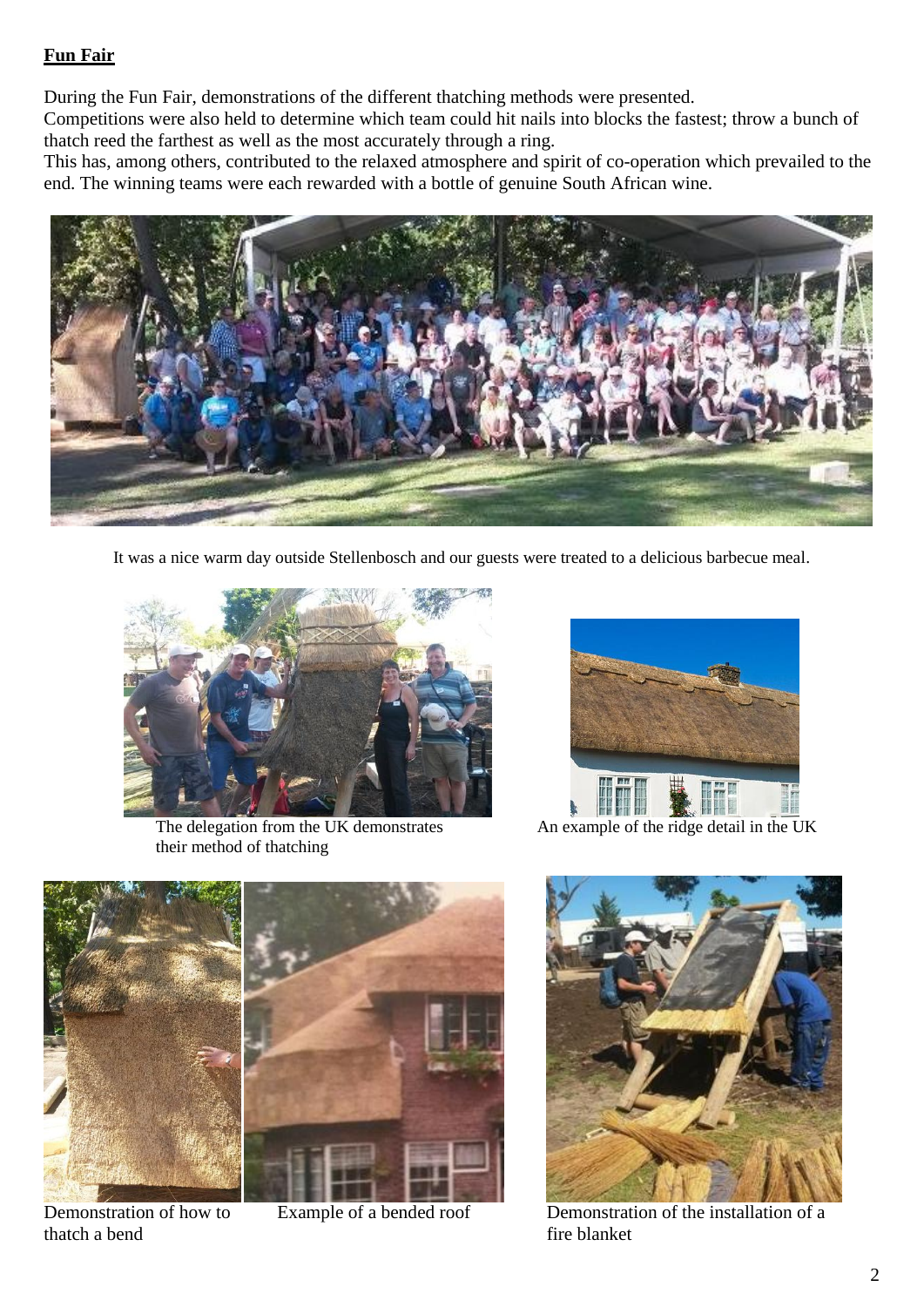

Japan demonstrated how to thatch a Japanese style roof An example of the thickness of Japanese with Cape reed roofs





It was the first time in history that the TASA's Western Cape Demonstration of the performance of members built a roof together a chemical fire retardant product



a chemical fire retardant product



The bundles of thatch reed were delicately "worked" to make it Competition to hit nails in a more flexible to accurately throw it through the ring. Wooden block

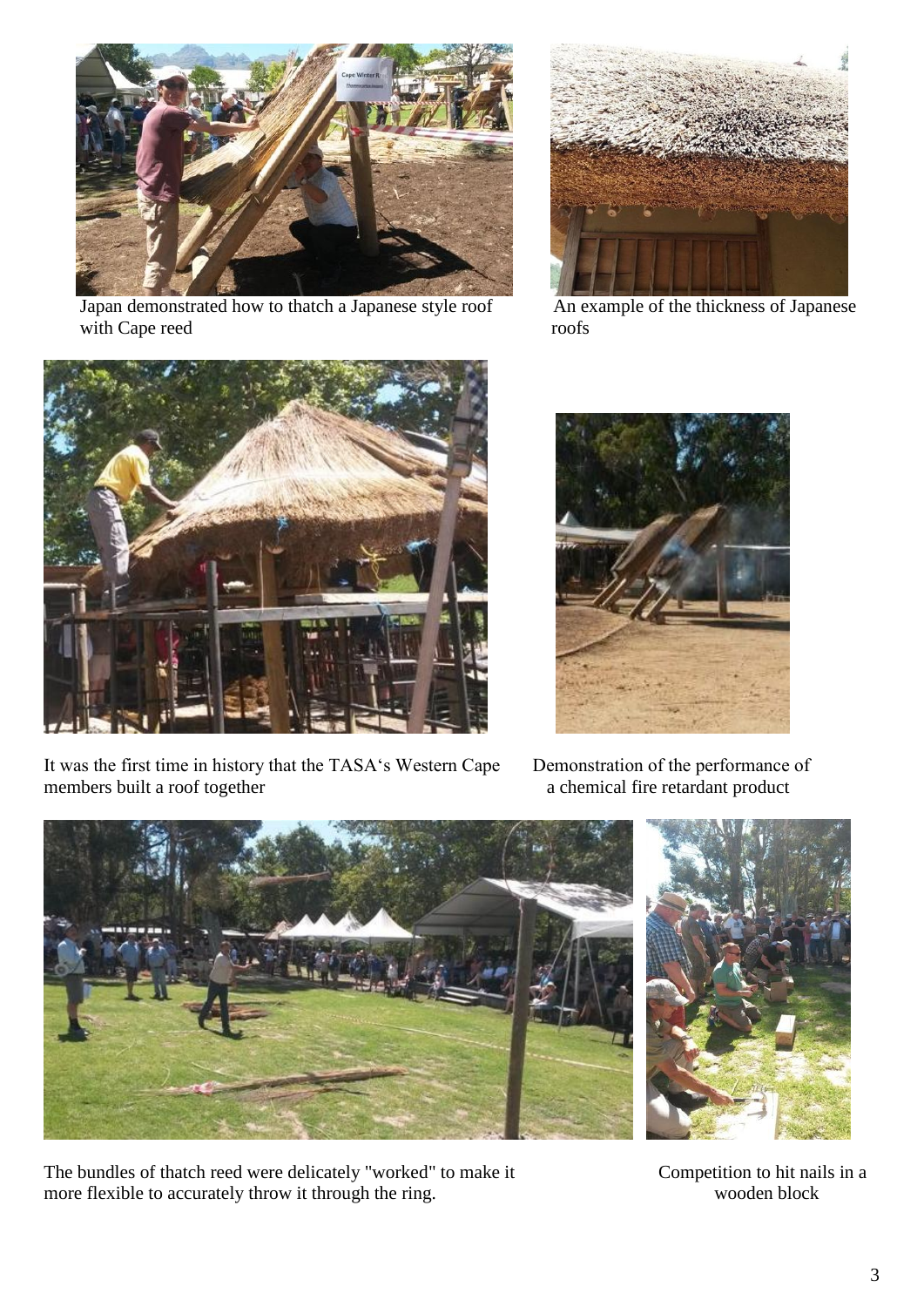### **Photo Competition**

A photo competition was also held with 72 entries from 7 countries of ITS members' best work. The competition was fierce, but the roofs that got the most attention and captured the imagination were those that were the most creative

During conversations, the European countries complained that they are bound by narrow cultural standards and that creativity and imagination are nipped at the bud. South Africa is really a showcase to the world of what can be done with thatch.



Mr. Henk Horlinks of the Netherlands view the entries

# **The best Thatched Roof in the World**

Biggarsberg Thatchers' picture was awarded the "Best Thatched Roof in the World" and a thatching spade (dekspaan) used by Western Cape thatchers served as a trophy.





The winning photo John & Shaun Smith of Biggarsberg Thatchers

# **Factors that influenced all ITS members and to which attention can be given to improve the situation:**

The group discussions resulted once again in the realisation that no matter in which country you find yourself, Thatch Contractors experience more or less the same problems.

Misscommunication between the different parties, fire prevention, approval of plans, workmanship, quality of materials etc. cause headaches for everyone.

There were not only interactions between the competing contractors of South Africa, but also invaluable interaction between contractors from seven different countries who attended the conference. Although there are differences of opinion between contractors, the need to discuss these differences in order to broaden horizons and to cultivate more hope for the future exists.

It was very interesting to notice such a positive sentiment across the Industry. For example, in the UK Thatchers are curtailed regarding design, but find other ways to make the roof designs interesting. In Sweden thatched roofs are regarded as an expression of artistic creativity.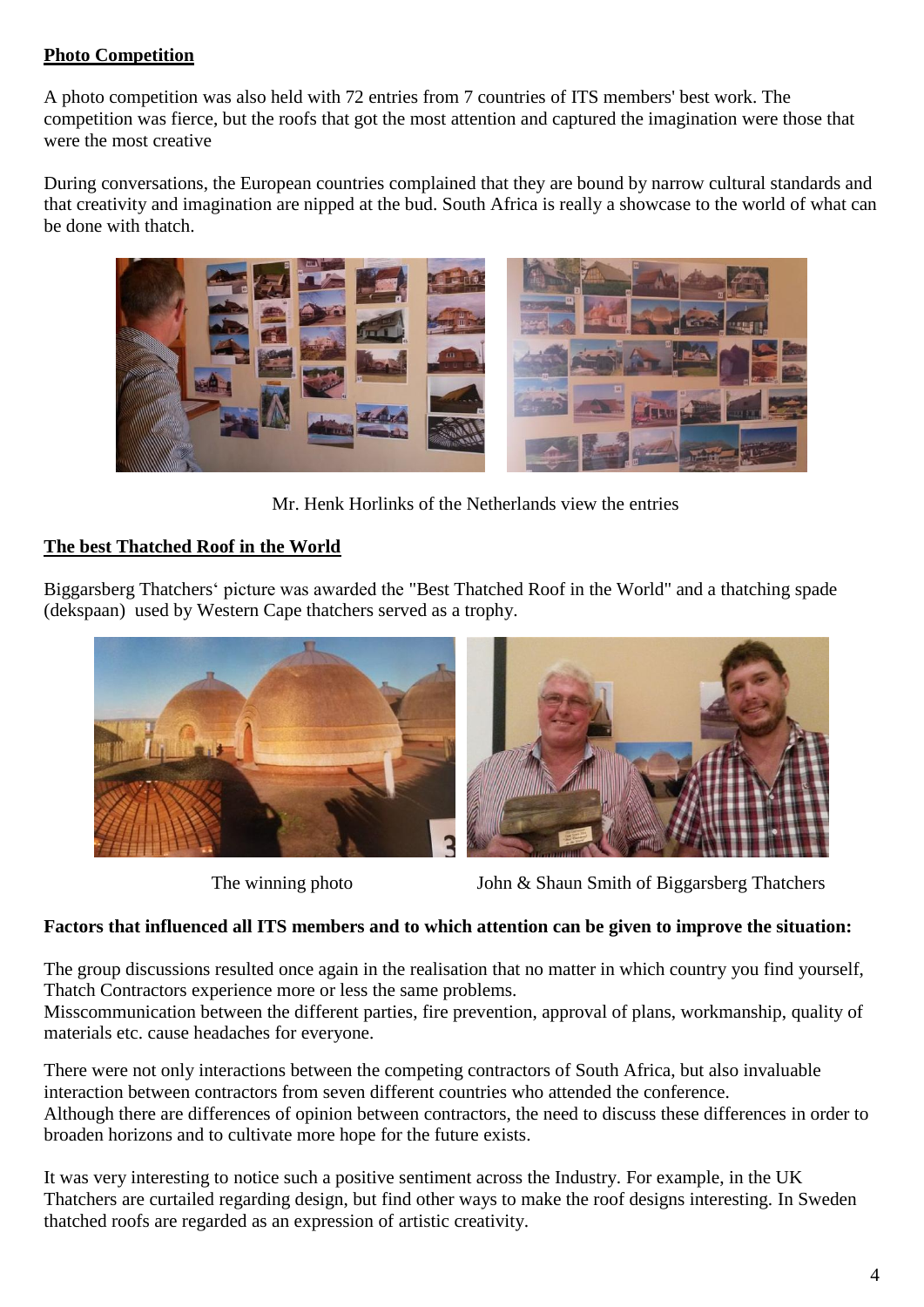The Congress encouraged hope for the future for many contractors – which was especially evident in the enthusiasm of the Europeans.



Goodbye till we meet again in Sweden!

### **OUR GUESTS EXPRESSED THEIR APPRECIATION**

#### **Subject: Overdue 'Thank you' from Thatchers in England.**

Dear Abrie,

Please accept my apologies for not contacting you sooner - I have made a point of avoiding the computer since I arrived home!!

Just wanted to say 'thank you' once again to you and everyone else who put in so much effort organizing such a packed event for international Thatchers.

Gordon and I had a fantastic time in S.A. and finished off at Pumba Game Reserve (which we highly recommend) - it is unlikely that we would have travelled that far if it wasn't for your conference to give us the push. You have set the bar extremely high for others to follow!

I'm sure we will meet again - Sweden perhaps?

Very Best Wishes,

Kate Hood (Glover).

Dear Abrie and the team,

Thank you so much for all the hard work you all put into making the conference such an overwhelming success.

The tours and spectacular scenery gave us a glimpse of the diversity of your wonderful country and the sampling of some of the local products was a joy.

The Thatching Fair was fantastic, the highlight being Michael Andersen's handling of the water reed in the distance and accuracy throwing competition.

The conference itself was an eye opener, to see so many Thatchers from around the world gathered together ... all confronted with similar problems. This will give a real focus for us in UK to keep working on the fire issues.